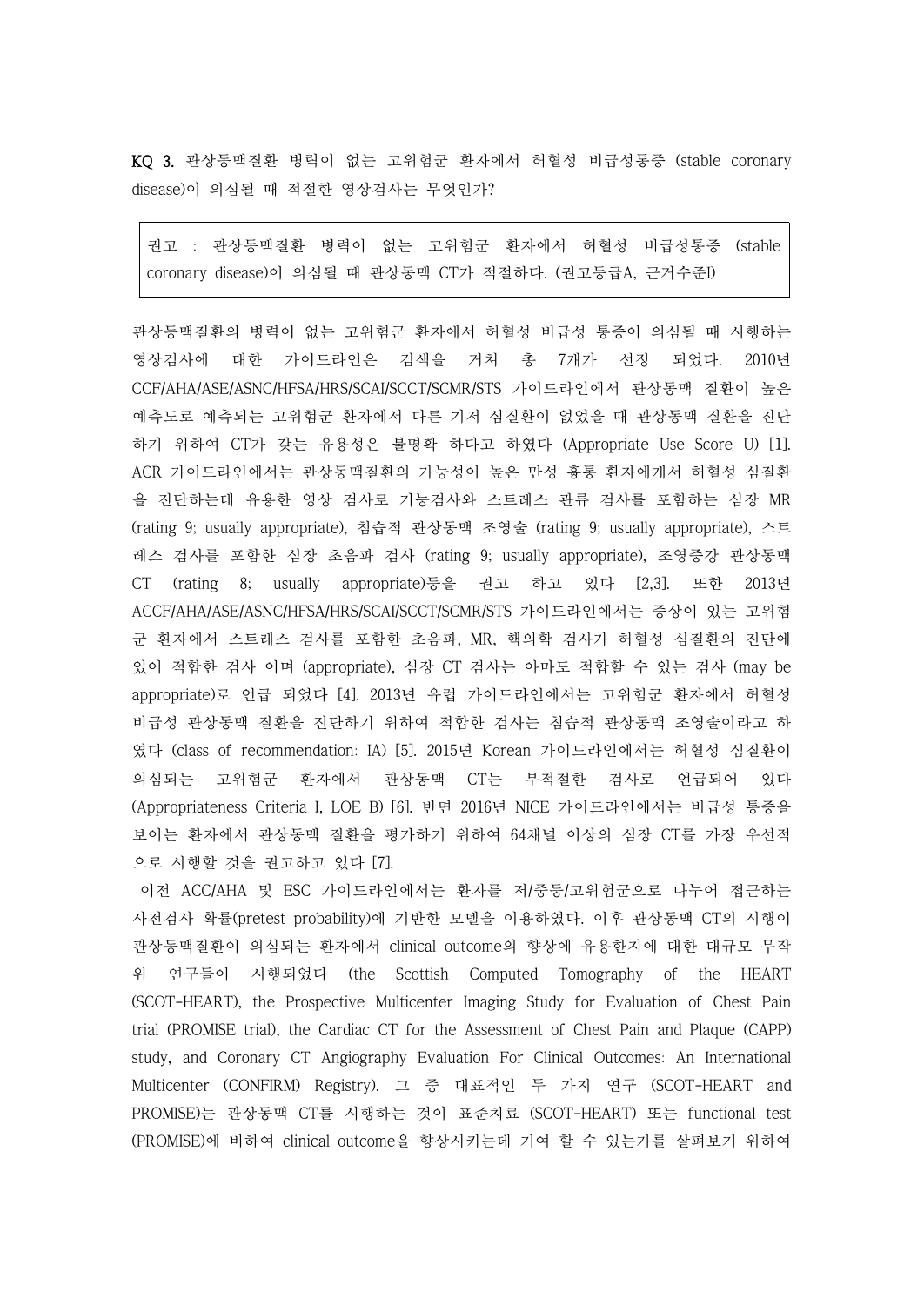디자인 되었고, 관상동맥 CT가 진단적 확실성을 높여주고 심장질환 event를 줄여 줄 수 있 다는 결과를 보여 주었다 [8.9]. 이들을 반영하여 가장 최근 개정된 2016년 NICE 가이드라인 에서는 이전 가이드라인 (ACC/AHA, ESC guidelines)에서와 달리 확률론적 접근법이 아닌 환 자의 증상 자체에 초점을 맞춘 접근법을 사용하였다. 이 NICE 가이드라인에서는 이전 가이 드라인들에서 (ACC/AHA, ESC guidelines) 저/중등/고위험군으로 분류되던 환자 모두에서 안 정성 관상동맥질환의 평가를 위하여 심장 CT를 가장 우선적으로 권고하고 있다. 이전 가이 드라인들 (ACC/AHA, ESC guidelines)에서 사용하던 위험도 분류와 2016년 개정된 NICE 가이 드라인에서의 분류를 무작위 대조군 연구들의 코호트를 이용해 비교한 연구를 살펴보면 기 존 위험도에 기반한 가이드라인에 비하여 NICE 가이드라인에서 저 위험도로 분류되는 환자 의 비율이 높았다. 재분류는 진단의 특이도를 높이는 것과 연관이 있었고, 관상동맥 재개통 에 대한 positive predictive value도 이전 가이드라인들보다 높았다 [10,11].

또한 개정된 NICE 가이드라인에서는 calcium scoring이 0인 환자에서도 significant coronary stenosis가 있기 때문에 더 이상 관상동맥 calcium scoring을 추천하지 않고, anatomical assessment인 CCTA를 권고하였다. 방사선량에 있어서도 CCTA의 기술적 발전으 로 volume coverage가 증가하고, 짧은 gantry rotation time의 제공이 가능해 졌기 때문에 coronary calcium score 수준의 방사선량으로 CCTA를 시행할 수 있다 [12,13].

#### 권고 고려사항

### 1. 이득과 위해 (Benefit and Harm)

고위험군의 허혈성 비급성통증을 진단하는데 CCTA를 1차 검사로 사용하면 invasive한 검 사가 필요한 환자군을 적절히 분류해 불필요한 invasive coronary angiography의 빈도를 낮 출 수 있다. CCTA 시행 이후, lifestyle modification과 treatment initiation을 빠르게 도입할 수 있어 미래의 CAD 발생률 저하에도 영향을 줄 수 있다. 스트레스 심장초음파, 스트레스 심근관류영상 등은 방사선과 조영제에 노출되지 않지만, CT는 방사선 피폭과 조영제 부작 용의 단점이 존재한다. 하지만 CCTA의 방사선량이 예전보다 현저히 낮아졌고, diagnostic performance 면에서 예전보다 향상되었기 때문에 이득이 더 크다 할 수 있다. 수용성과 적 용성 평가표는 부록2에 제시되어 있다.

#### 2. 국내 수용성과 적용성 (Acceptability and Applicability)

우리나라의 경우 비교적 의료 접근도가 좋고 CT, MR, 초음파 검사 등을 위한 기계의 보유 율 또한 높다. 특히 대형병원들의 경우 심장 CT 및 MR에 적합한 고사양의 기계들을 상당 수 보유하고 있다. 소형 병원의 경우에는 제한점이 있을 수 있으나, 전체적으로 진료지침의 국내 수용성에는 큰 무리가 없을 것으로 판단된다. 그러나 건강보험적용 여부와 관련하여 검사비용과 방사선 위해, 조영제 부작용의 위험 등에 있어서 실제 적용에 제한적인 측면도 있을 수 있겠다.

## 3. 검사별 방사선량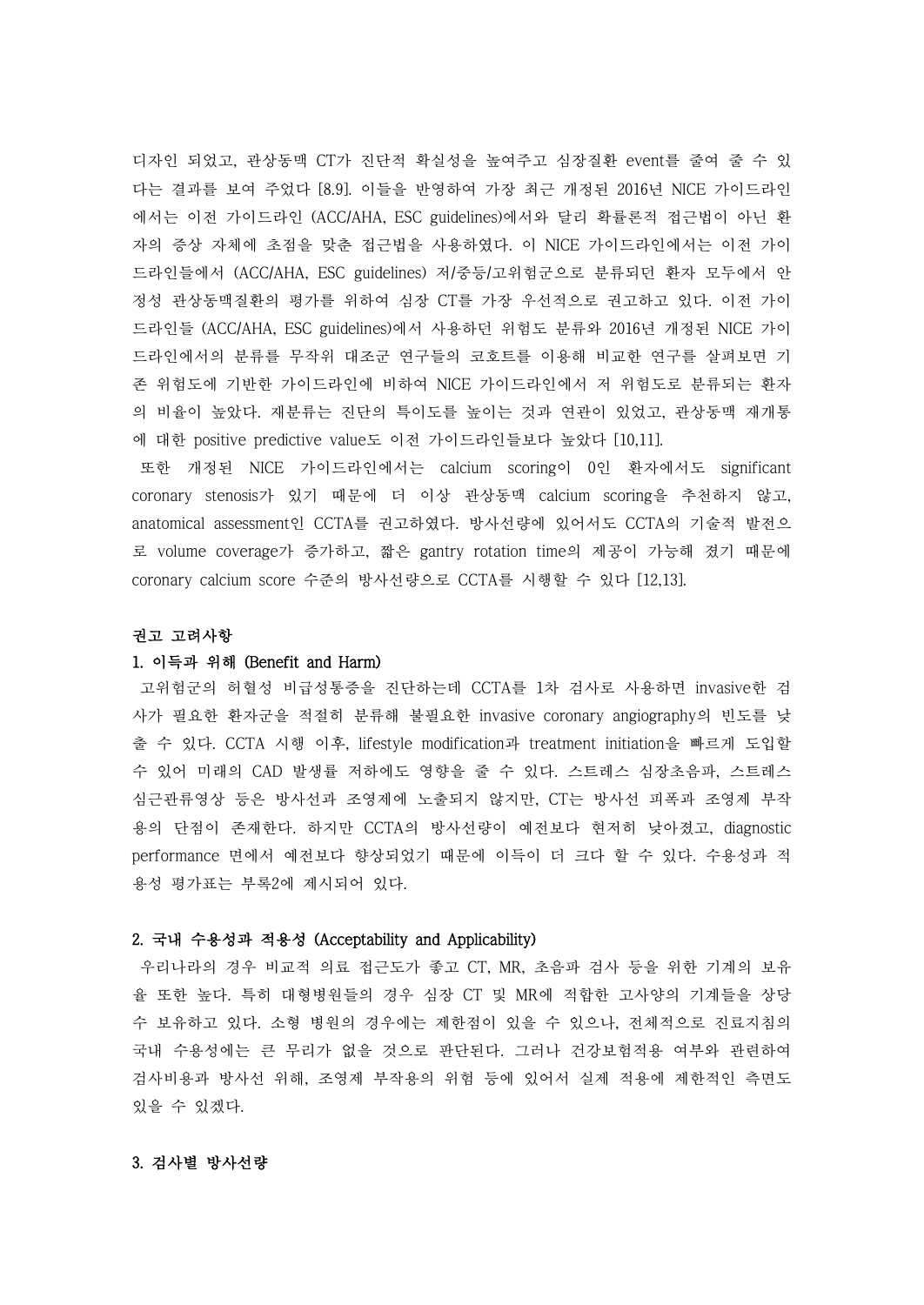# 참고 문헌

- 1. ACCF/SCCT/ACR/AHA/ASE/ASNC/NASCI/SCAI/SCMR 2010 Appropriate Use Criteria for Cardiac Computed Tomography. A Report of the American College of Cardiology Foundation Appropriate Use Criteria Task Force, the Society of Cardiovascular Computed Tomography, the American College of Radiology, the American Heart Association, the American Society of Echocardiography, the American Society of Nuclear Cardiology, the North American Society for Cardiovascular Imaging, the Society for Cardiovascular Angiography and Interventions, and the Society for Cardiovascular Magnetic Resonance
- 2. ACR Appropriateness Criteria® chronic chest pain high probability of coronary artery disease. American College of Radiology. NGC:007918
- 3. ACR Appropriateness Criteria® asymptomatic patient at risk for coronary artery disease. American College of Radiology. NGC:010141
- 4. ACCF/AHA/ASE/ASNC/HFSA/HRS/SCAI/SCCT/SCMR/STS 2013 multimodality appropriate use criteria for the detection and risk assessment of stable ischemic heart disease: a report of the American College of Cardiology Foundation Appropriate Use Criteria Task Force, American Heart Association, American Society of Echocardiography, American Society of Nuclear Cardiology, Heart Failure Society of America, Heart Rhythm Society, Society for Cardiovascular Angiography and Interventions, Society of Cardiovascular Computed Tomography, Society for Cardiovascular Magnetic Resonance, and Society of Thoracic Surgeons
- 5. Task Force Members, Montalescot G, Sechtem U, et al. 2013 ESC guidelines on the management of stable coronary artery disease: the Task Force on the management of stable coronary artery disease of the European Society of Cardiology. Eur Heart J 2013;34:2949–3003.
- 6. Kim YJ, Yong HS, Kim SM, et al. Korean guidelines for the appropriate use of cardiac CT. Korean J Radiol. 2015;16(2):251–285. doi:10.3348/kjr.2015.16.2.251
- 7. National Institute for Health and Care Excellence. Chest Pain of Recent Onset: Assessment and Diagnosis of Recent Onset Chest Pain or Discomfort of Suspected Cardiac Origin (Update). Clinical Guideline 95. London, UK: NICE; 2016.
- 8. SCOT-HEART Investigators. CT coronary angiography in patients with suspected angina due to coronary heart disease (SCOT-HEART): an open label, parallel-group, multicentre trial. Lancet 2015;385:2383–91.
- 9. Douglas PS, Hoffmann U, Lee KL, et al., for the PROMISE Investigators. PROspective